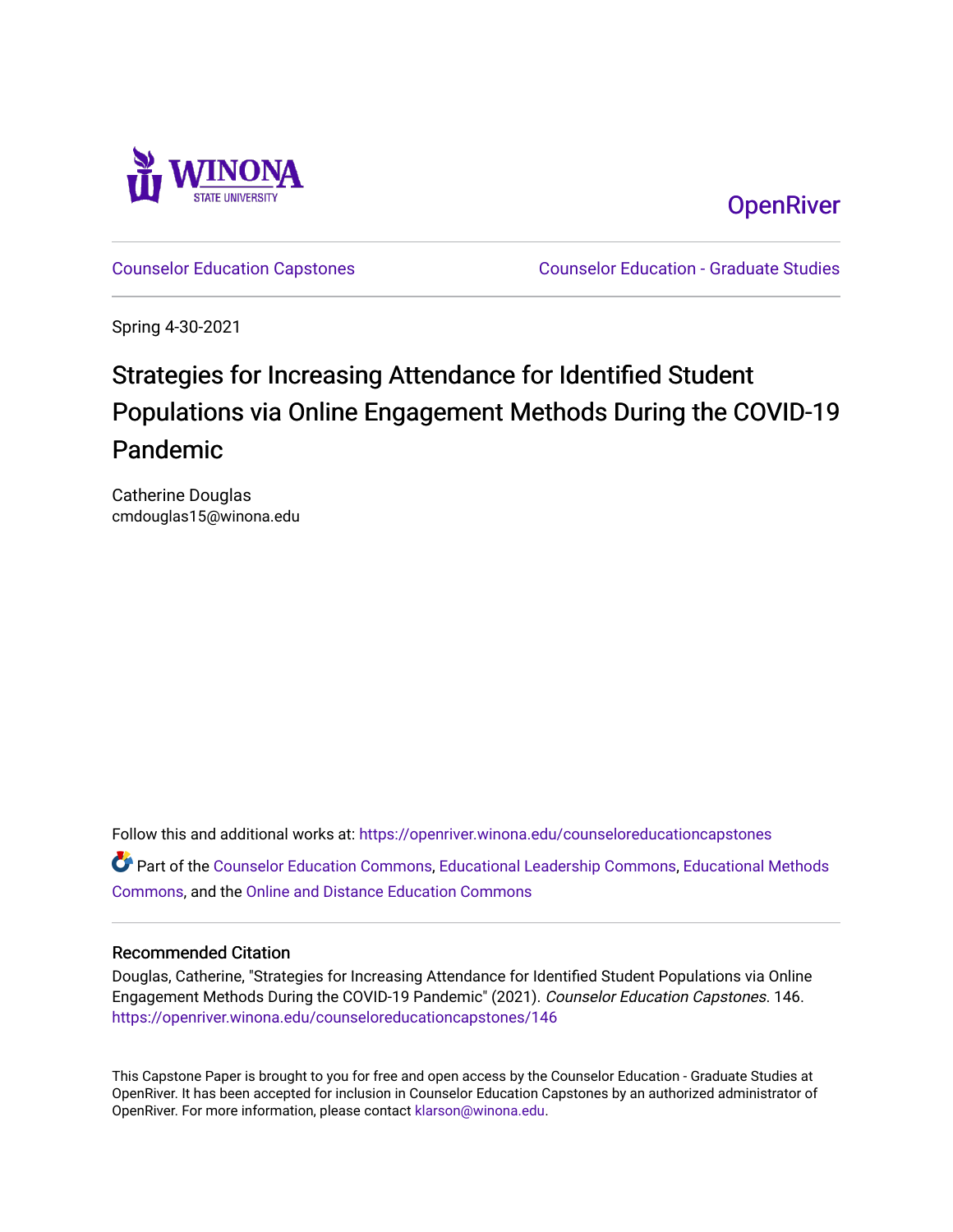Strategies for Increasing Attendance for Identified Student Populations via Online Engagement Methods During the COVID-19 Pandemic

Catherine Douglas

A Capstone Project submitted in partial fulfillment of the

requirements for the Master of Science Degree in

Counselor Education at

Winona State University

Spring 2021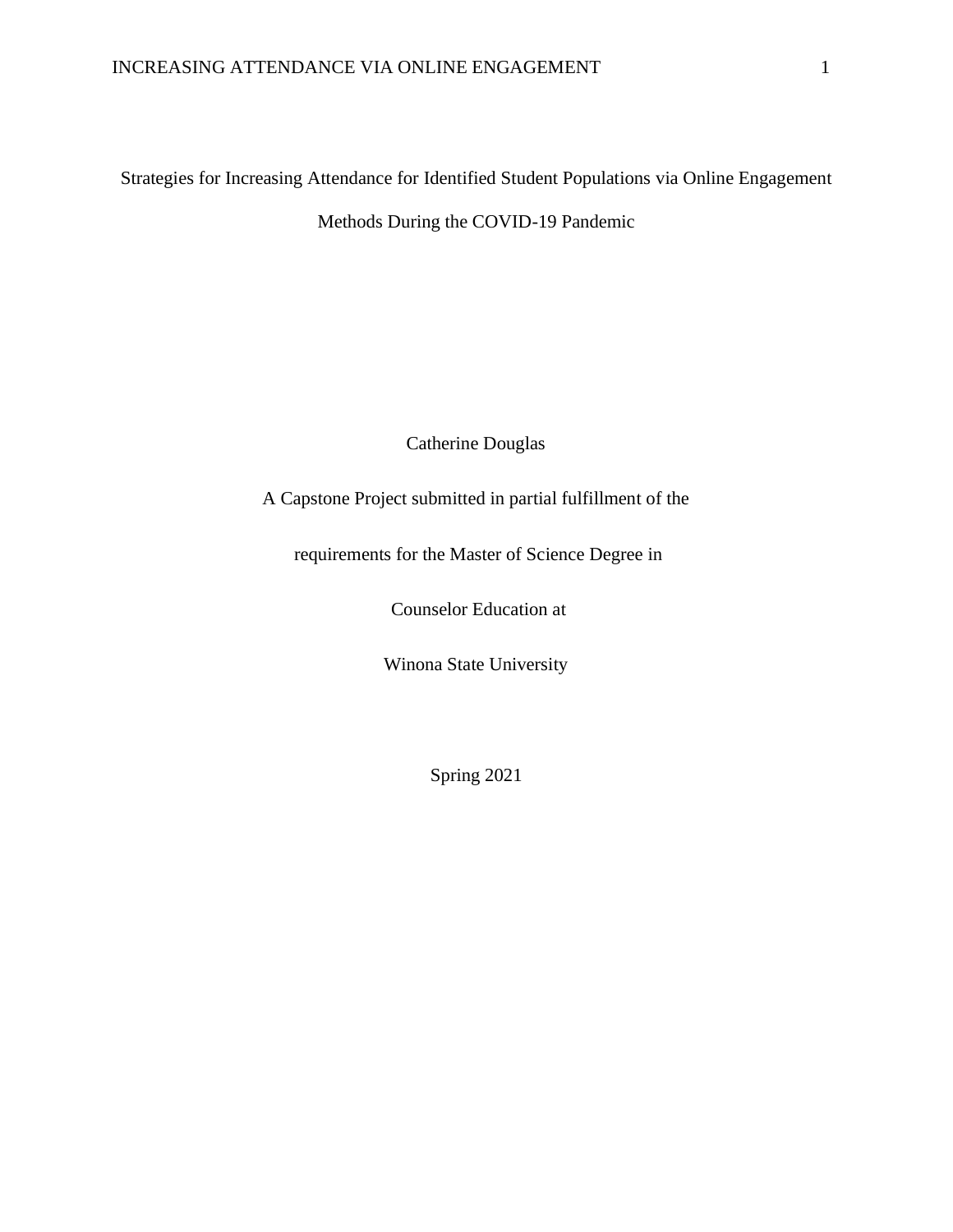Winona State University

College of Education

Counselor Education Department

CERTIFICATE OF APPROVAL

\_\_\_\_\_\_\_\_\_\_\_\_\_\_\_\_\_\_\_\_\_\_\_\_\_\_\_\_

#### CAPSTONE PROJECT

Strategies for Increasing Attendance for Identified Student Populations via Online Engagement

\_\_\_\_\_\_\_\_\_\_\_\_\_\_\_\_\_\_\_

Methods During the COVID-19 Pandemic

This is to certify that the Capstone Project of

Catherine Douglas

Has been approved by the faculty advisor and the CE 695 – Capstone Project

Course Instructor in partial fulfillment of the requirements for the

Master of Science Degree in

Counselor Education

Capstone Project Supervisor: Anquinetta V. Calhoun, Ph.D.

Maurinetta V. Calhoun

Approval Date: 30 April 2021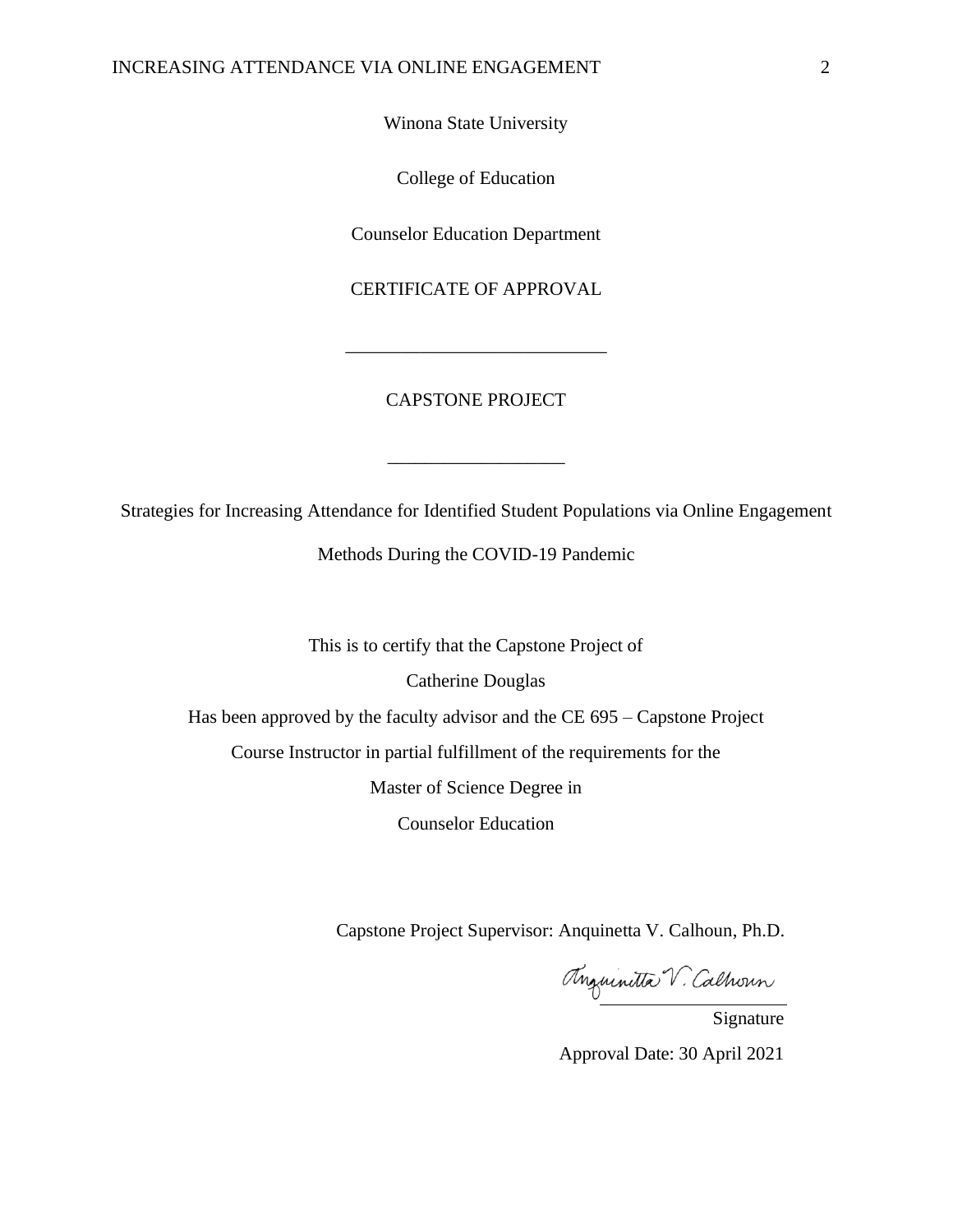#### Abstract

This Capstone literature review discusses a school counselor's role in increasing attendance in schools. The review discusses the common risk factors of absenteeism and the new risk factors that arose after the onset of the COVID-19 pandemic. The onset of the COVID-19 pandemic changed the strategies that school professionals should use to increase engagement in learning, increase school attendance, and check on the well-being of identified student populations. The review brings light to several strategies that may help counselors increase school attendance with online education during the COVID-19 pandemic. Strategies include: incorporation of gameplay into lessons, keeping consistency with the lesson formats when possible, encouraging autonomy, and incorporating hands-on lessons into homework.

*Keywords:* COVID-19, Students, Attendance, Engagement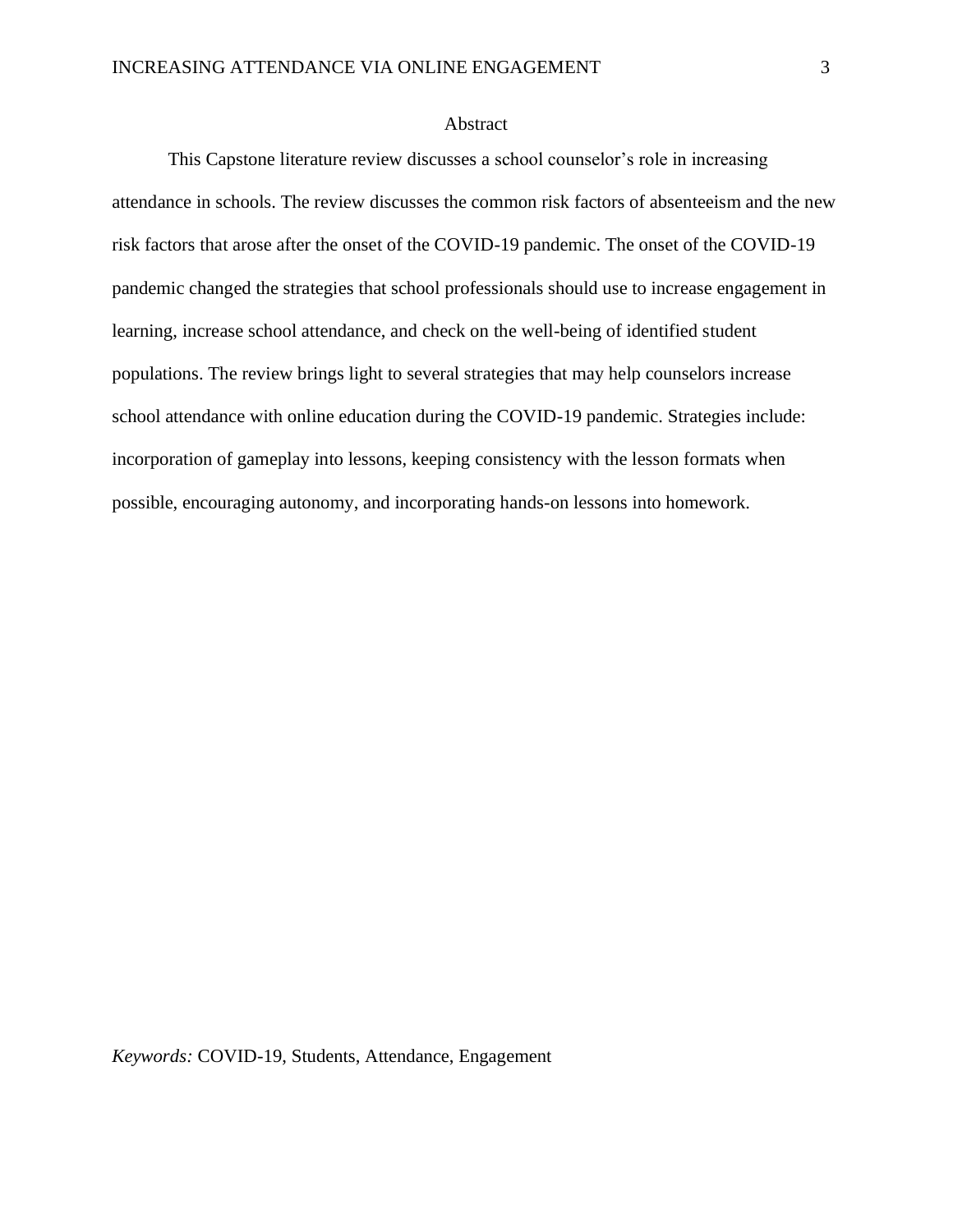### Table of Contents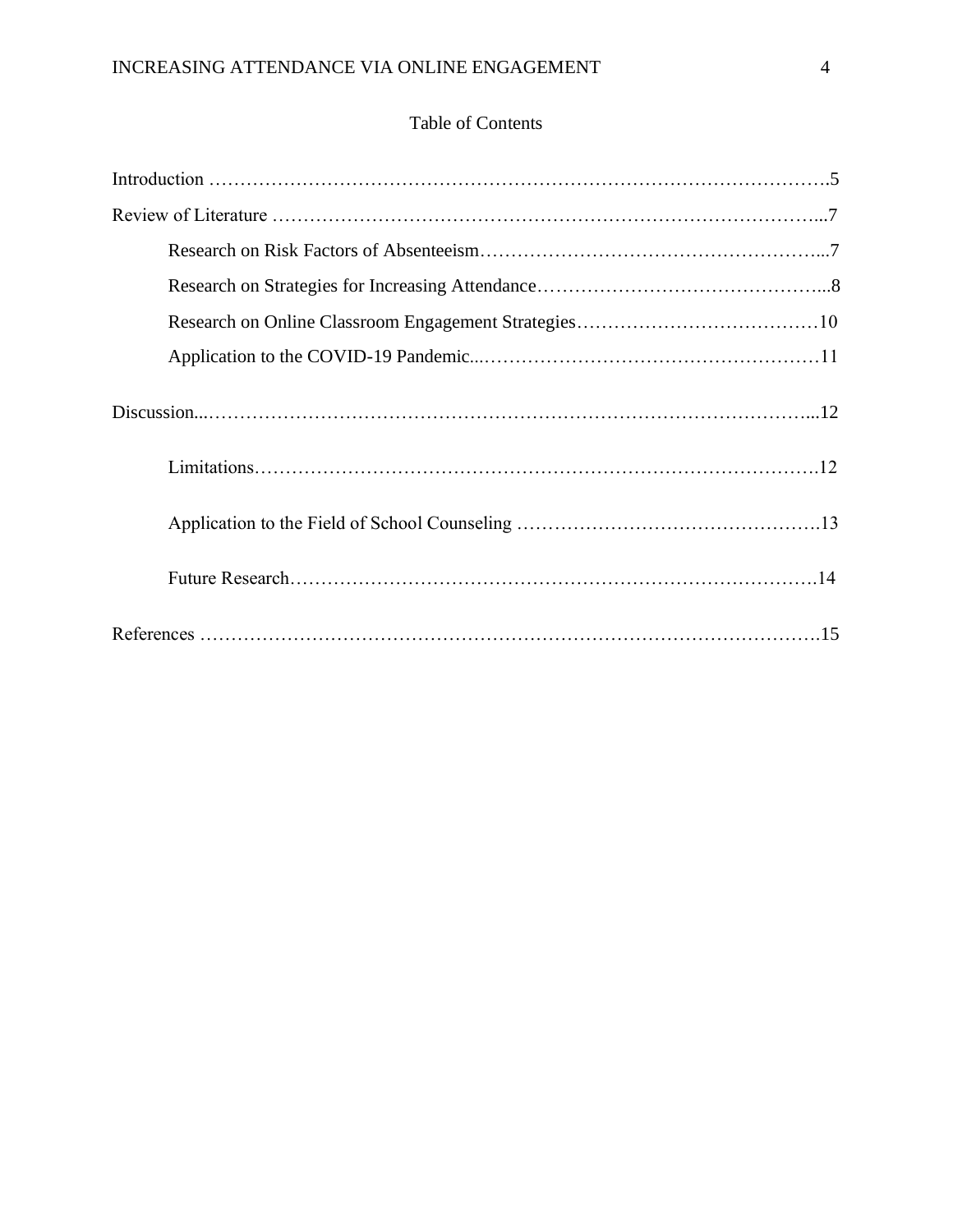## **Strategies for Increasing Attendance for Identified Student Populations via Online Engagement Methods During the COVID-19 Pandemic**

School absenteeism has been a chronic problem for schools, which has often required action from school policy makers at the local, federal, and state levels (Gottfried & Kirksey, 2018). There is a large array of risk factors that are associated with school absenteeism for school-age students in grades K-12. Some of the common risk factors include: risky sexual behavior, pregnancy, mental illness, physical illness, bullying, and substance abuse (Assink et al., 2019). The rise of COVID-19 in 2020 created new risk factors for school absenteeism (Besser et al., 2020). Some of these risk factors include: increased isolation of students from their classmates and teachers, increased feelings of loneliness when students are away from their schoolmates, increased anxiety related to frequent disruptions from students' routines, and increased safety concerns with the threat of contracting the virus (Besser et al., 2020).

Before the COVID-19 pandemic, many schools incorporated online education into their curriculums (Besser et al., 2020). With the development of innovative online technologies in the 2000s, schools became attracted to the numerous benefits of online education, including wide varieties of communication systems and convenient learning management systems (Dumford & Miller, 2018). After the initial spike in COVID-19 for the United States in March of 2020, many schools shut down and switched to total distance learning, with little notice (Besser et al., 2020). Due to the increase in online education after the onset of the COVID-19 pandemic, it is important for teachers and school staff to be knowledgeable in effective online education methods (Besser et al., 2020). Due to the popularity of online education before the pandemic, the spike in creation of online education methods during the pandemic, and the numerous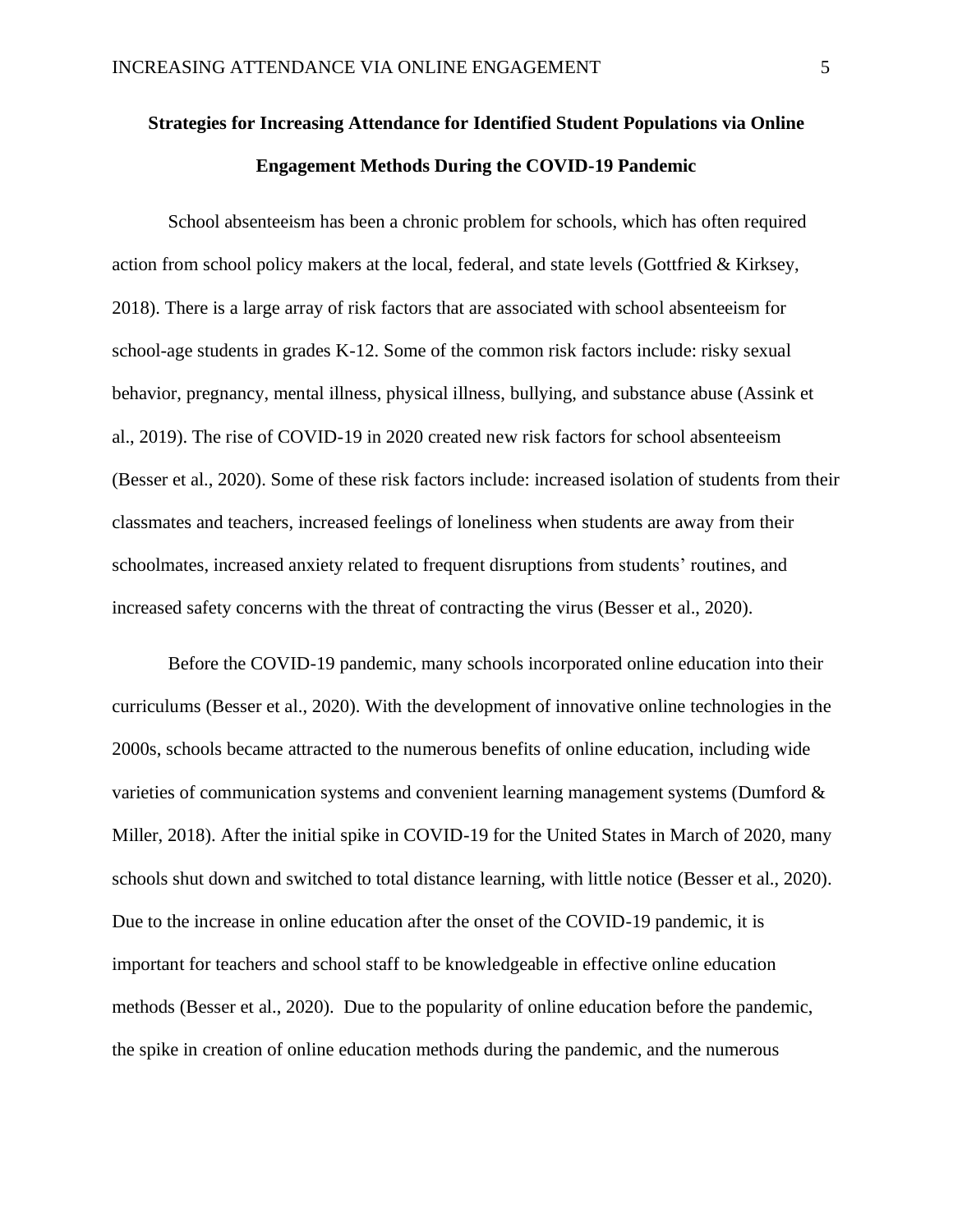benefits of online education to student learning, knowledge of online education methods will likely be important after the pandemic as well (Besser et al., 2020).

Students have varying levels of knowledge and adaptability for online education (Dumford & Miller, 2018). Despite its benefits, there are challenges to online education. Some of these challenges include: difficulties in incorporating traditional classroom techniques, difficulties with establishing personal connections within the classroom, and increased opportunities for students to cheat (Dumford & Miller, 2018). When teachers develop online lessons, it is important that they are user-friendly, include adequate technological support, are engaging, adapt well to the online format, and enhance learning (Dumford & Miller, 2018). An increased knowledge in online education techniques can help education professionals enhance growth-oriented learning in their students, despite its challenges (Dumford & Miller, 2018).

Before the COVID-19 pandemic, there was an array of educational strategies that professionals used to increase classroom attendance (Azad et al., 2019). Some of these strategies include: incorporating class attendance into one's final grade, using engaging in-class participation strategies, providing coping strategies for academic success, using assessments that are created by individuals other than the teacher, and incorporating hands-on lessons outside of the classroom setting (Azad et al., 2019). With the rise of online education during the COVID-19 pandemic, education professionals must find strategies for increasing attendance that work well with the virtual learning format (Besser et al., 2020). Some online strategies for keeping students engaged and more willing to attend class include: keeping consistency in the delivery of the lessons, encouraging autonomy, and combining online lessons with other forms of learning (such as at-home exercises) (Besser et al., 2020).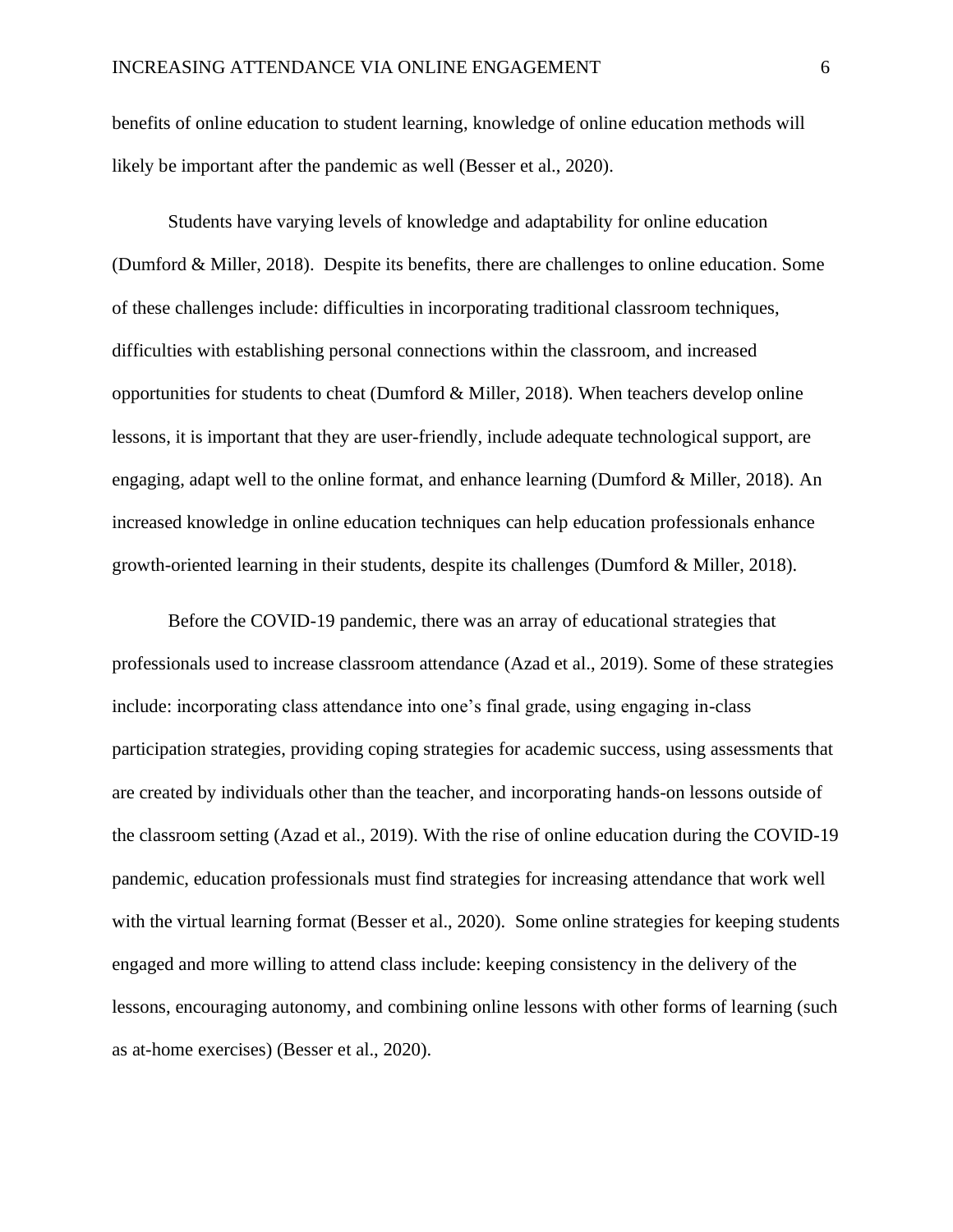#### **Review of Literature**

#### **Research on Risk Factors of Absenteeism**

There are many risk factors for absenteeism in education, and many of them are related to physical and mental health conditions (Deighton et al., 2019). Some health conditions that have evidence of increasing absenteeism include: asthma (Dahl et al., 2018), diagnosed mental health disorders (Deighton et al., 2019), and most recently, COVID-19 (Besser et al., 2020). Dahl et al. (2018) conducted a study that measures factors of attendance for caregivers and students who have severe asthma symptoms. They found that students are more likely to be absent from school if they are experiencing severe symptoms of asthma (Dahl et al., 2018). The results of the study showed that students are even more likely to be absent from school, if their caregivers are experiencing severe asthma symptoms (Dahl et al., 2018).

Deighton et al. (2019) conducted a study that measures the correlation between mental health issues and school attendance. The study also indicated socioeconomic status and special education needs as significant risk factors for absenteeism from school (Deighton et al., 2019). They found strong, positive correlations between persistent absenteeism in schools and struggles with mental health concerns related to emotional difficulty (ex. anxiety, depression) and hyperactivity/attention (ex. ADHD, ADD) (Deighton et al., 2019). This article highlighted the importance of strong mental health support in schools, and strong mental health policy creation, in preventing student absenteeism (Deighton et al., 2019). This includes factors such as having enough school counselors, having more school-wide mental health policies, having easily accessible support resources, and having the availability of school-based mental health counselors (Deighton et al., 2019).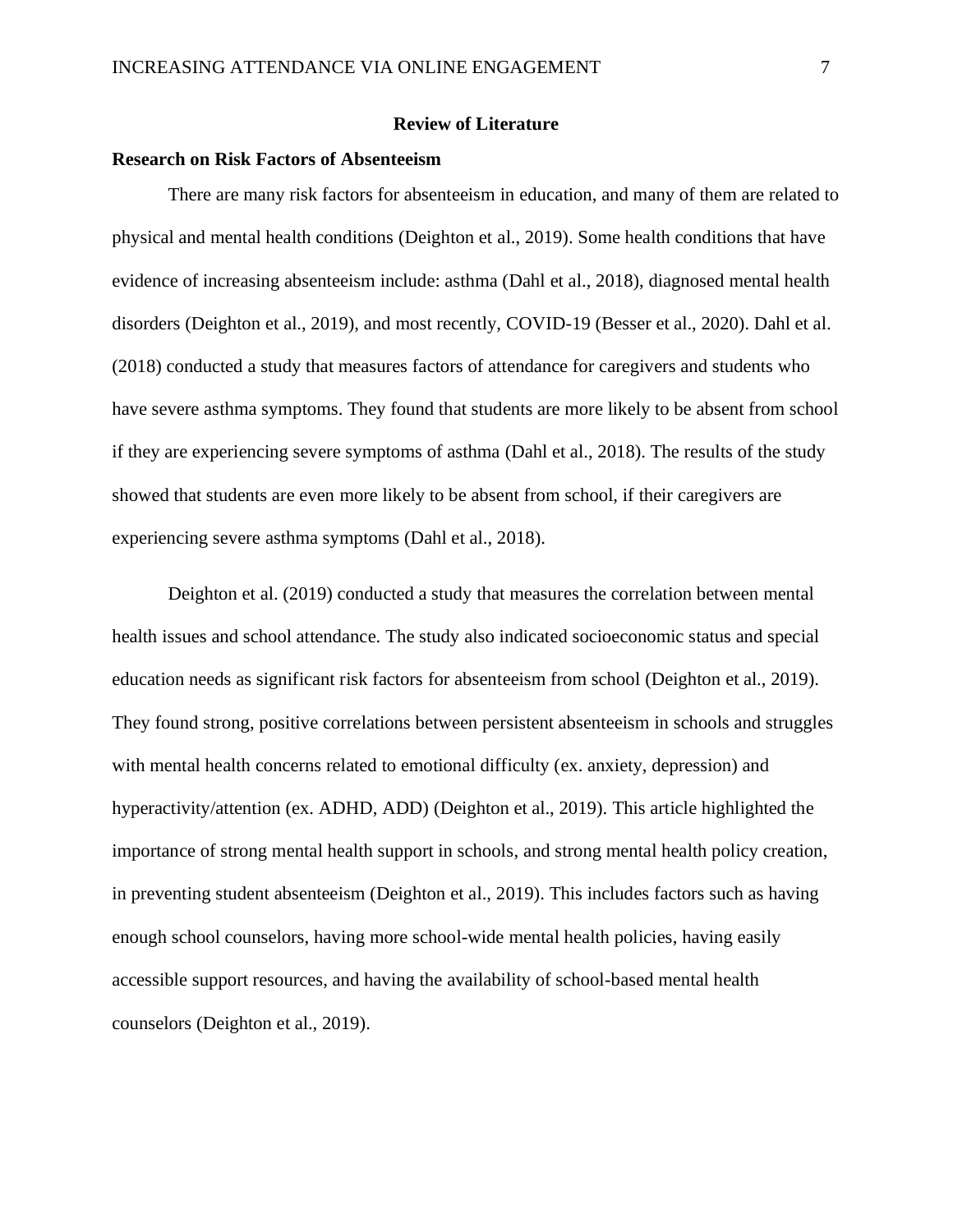Due to the recent rise of COVID-19, limited research is currently available about the specific effects that COVID-19 has on one's school attendance. The most prominent study is one conducted by Besser et al. (2020) on students' adaptability to online learning during the pandemic. In this study, the researchers surveyed the reactions, opinions, and successes for students in the transition between in-person learning and online learning, during the COVID-19 pandemic (Besser et al., 2020). The researchers found that one's success, motivation, positive attitudes, and positive attendance for distance learning depend on one's adaptability skills and one's general qualities of resilience (Besser et al., 2020). Therefore, in a future experimental study on this topic, it may be helpful to use a personality assessment, to further investigate the correlation between one's educational adaptability with one's personal traits and natural abilities (Besser et al., 2020).

#### **Research on Strategies for Increasing Attendance**

There is a large gap in the research about increasing attendance in K-12 schools. However, some relevant research studies on school attendance are: Gottfried and Kirksey's (2018) study about the benefits of maintaining classroom consistency, Lin's (2018) study on the effect of engagement on class lecture attendance, and Boulton et al.'s (2019) study on strategies for increasing students' wellbeing overtime. According to Gottfried and Kirksey's (2018) study, students are more likely to come to school if their classrooms are consistent. This means that a kid will feel more comfortable to come to school if they have the same classmates long-term and are comfortable with those classmates (Gottfried & Kirksey, 2018). Therefore, in times of COVID-19, the continual inconsistences in the classes could be a contributing factor to the rise of school absenteeism (Gottfried & Kirksey, 2018).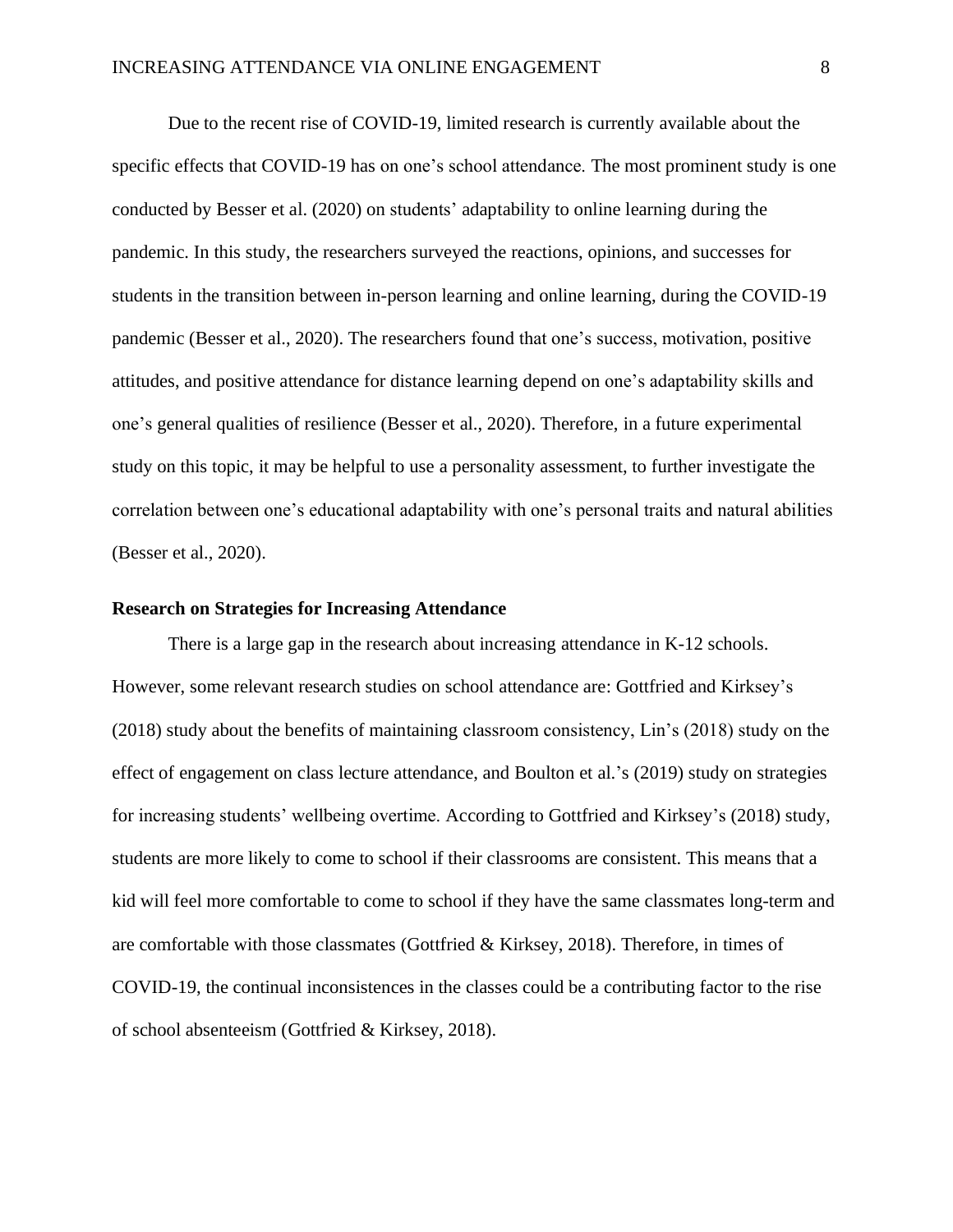In Lin's (2018) study, the author designed three games, in order to increase positive engagement in lectures and to increase attendance in class. The results of the study showed positive evidence that gameplay increases class attendance (Lin, 2018). The results of the study also presented evidence that gameplay increases students' comprehension of class lecture materials and boosts students' scores on exams (Lin, 2018). This study was primarily geared towards college students, in classes where lecture attendance in more optional than it is in K-12 schools. If game play increases attendance in a setting where class attendance is optional, such as in Lin's (2018) study, then game play may be an increased motivation for attendance in K-12 education.

Boulton et al.'s (2019) study showed evidence that students are happier when they are more engaged with the material in their classes. There are several engagement strategies from this study that can be easily applied to current online and hybrid educational models, including: independent studies, online systems, digital systems, and fun study activities (Boulton et al., 2019). However, contrary to other studies, such as Lin's (2018) study about increasing engagement with gameplay, this study did not show a positive correlation between student engagement and student performance in classes. It found that while strategies that are designed to increase engagement might increase student attention, it can also pull away from a student's focus (Boulton et al., 2019). Boulton et al.'s (2019) study is designed for University students, where an individual's focus in one's field of study may be a more important factor than student engagement. If the student engagement strategies from their study were applied to younger students, in a K-12 school setting, the results may be different (Boulton et al., 2019).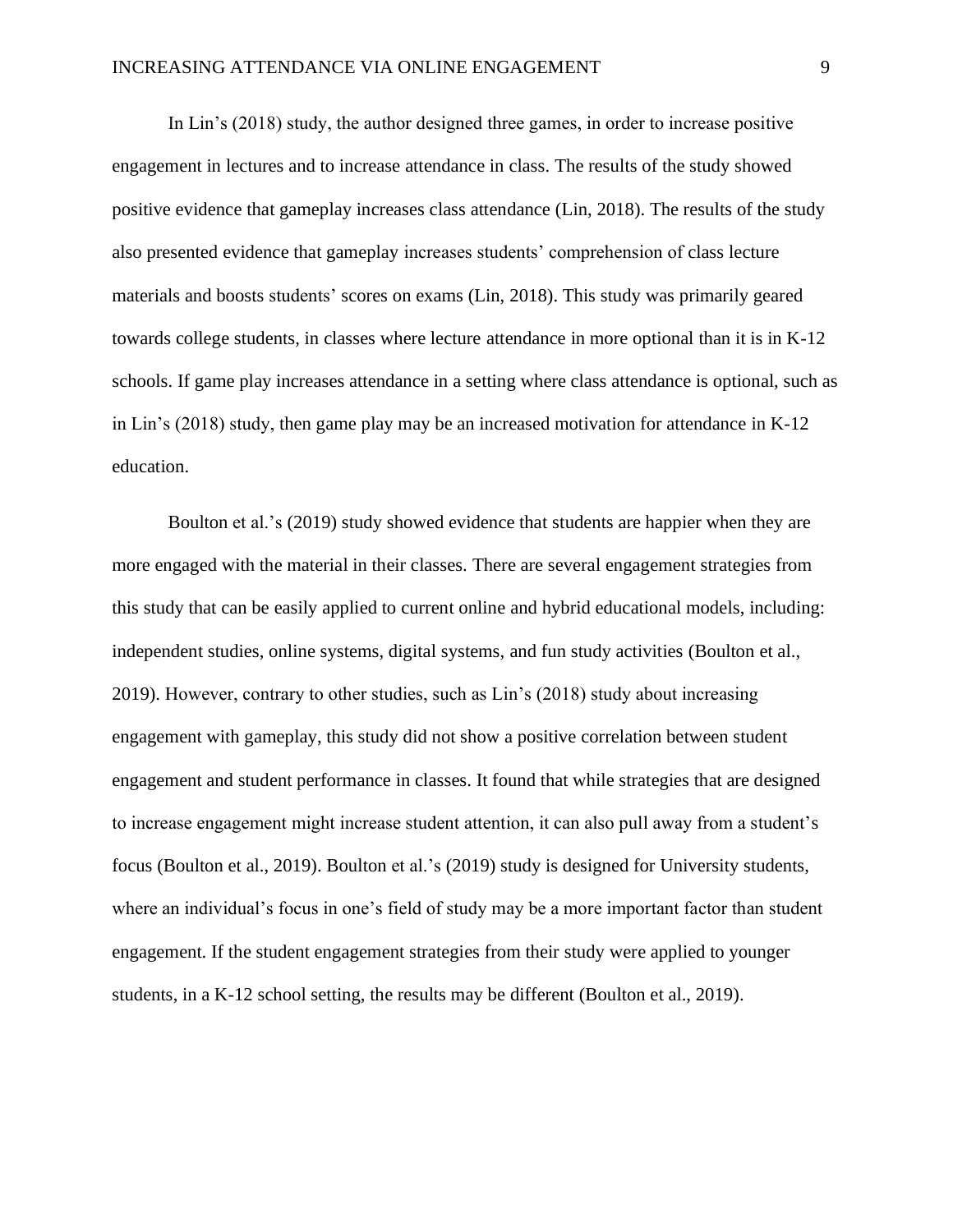#### **Research on Online Classroom Engagement Strategies**

There is a large array of research for engaging strategies in online learning. Online education was a hot topic before the COVID-19 pandemic, and the need for engaging online strategies skyrocketed as the schools across the globe switched to online and hybrid delivery methods (Besser et al., 2020). There are various research studies that provide strategies for student engagement in online education (Boulton et al., 2019). Some of these studies include: Lin et al.'s (2020) study on the use of engaging electronic materials, Dumford and Miller's (2018) study on the advantages and disadvantages for online student engagement, Bolliger and Martin's (2018) study on instructor and student perceptions of classroom engagement, and Bolliger and Halupa's (2018) study on students' perceptions of online engagement. There are also studies that provide strategies for increasing interest in online learning without direct engagement (Choi, 2018). The most relevant of the research to this topic includes Choi's (2018) study about entertainment techniques for lecture videos.

In Lin et al.'s (2020) study, online students were given an activity with either an interactive graphic organizer, a fill-in organizer activity, or a text only reading activity. Student participants of this study performed better and were more satisfied with the interactive graphic organizer activity than with the other two activities. Dumford and Miller's (2018) study also demonstrated that interactive activities can be very useful and beneficial for online learning. This study shows that quantitative reasoning activities work especially well for increasing engagement in online coursework (Dumford and Miller, 2018). Bolliger and Martin's (2018) study indicated that both instructors and professors find that strategies for interactive engagement are important for online courses. Therefore, instructors would likely benefit from learning about more interactive engagement strategies that are successful for online coursework (Bolliger  $\&$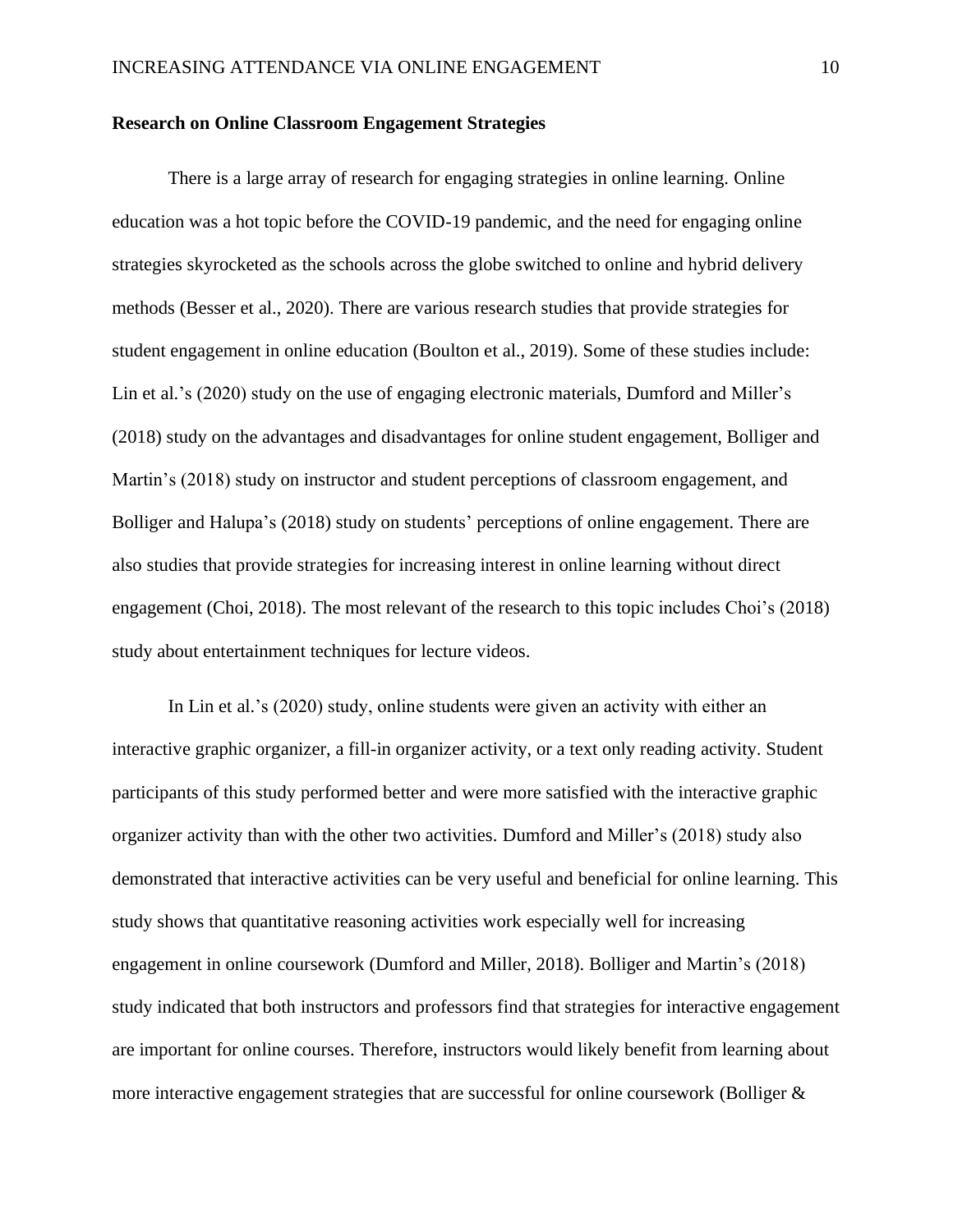Martin, 2018). Finally, Bolliger and Halupa's (2018) study presents evidence that students are likely able to engage with their professors in an online course, but the online format makes it harder for a student to engage with fellow students.

#### **Application to the COVID-19 Pandemic**

Recent research studies have brought light to the following risk factors for school absenteeism: physical illnesses of caregivers, physical illnesses of students, mental health concerns of students, low socio-economic status, unfulfilled special education needs, and unpredictable changes from the COVID-19 pandemic (Deighton et al., 2019; Dahl et al., 2018; Besser et al., 2020). Other recent research studies have brought light to the following strategies that have shown success for increasing school attendance: keeping the classes as consistent as possible, introducing new interactive lessons, and incorporating gameplay into the lectures (Gottfried & Kirksey, 2018; Lin, 2018; Dumford & Miller, 2018). Finally, recent research studies have brought light to a variety of strategies for keeping students engaged in their classes when they have to switch to online or hybrid education. These strategies include: using interactive graphic organizers, using quantitative reasoning activities, creating entertaining lecture videos, initiating frequent instructor-student communication, and initiating frequent student-student communication (Bolliger & Martin. 2018; Choi, 2018). The current literature review takes strategies for increasing attendance, which takes the current state of the pandemic, risk factors for absenteeism and successful strategies for keeping kids on the right track, into account (Deighton et al., 2019). The following strategies are likely useful in future experimental research on student engagement during COVID-19: needs-assessments, personality assessments, and interactive lecture activities that are versatile for online and in-person delivery.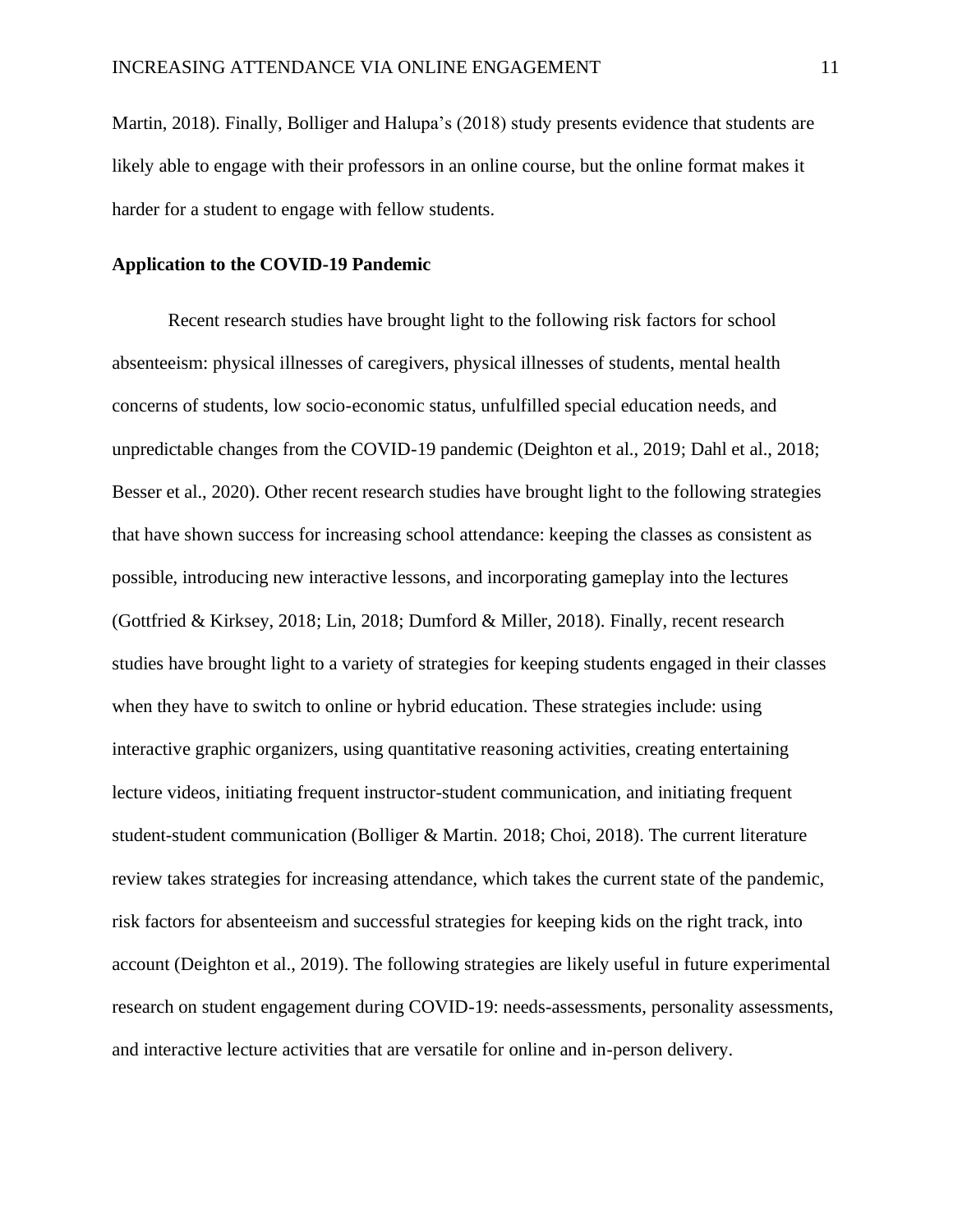#### **Discussion**

The purpose of this Capstone literature review was to increase one's understanding for the risk factors of absenteeism and of strategies that a school professional should use to increase school attendance. This review takes COVID-19 into account, and it discusses how the progression of the pandemic can create new risk factors for absenteeism. The review uncovered a variety of risk factors that K-12 students have for school absenteeism, including: risky sexual behavior, pregnancy, mental illness, physical illness, bullying, and substance abuse (Assink et al., 2019). New risk factors that arose during the COVID-19 pandemic were also uncovered, including: increased isolation of students from their classmates and teachers, increased feelings of loneliness when students are away from their schoolmates, increased anxiety related to frequent disruptions from students' routines, and increased safety concerns with the threat of contracting the virus (Besser et al., 2020). Strategies were discussed for increasing school attendance, including: incorporating class attendance into one's final grade, using engaging inclass participation, providing coping strategies for academic success, using assessments that are created by individuals other than the teacher, and incorporating participation outside of the classroom setting (Choi, 2018; Azad et al., 2019). New strategies were discussed for increasing online education methods during the COVID-19 pandemic, including: keeping consistency in the delivery of the lessons, encouraging autonomy, and combining online lessons with other forms of learning (such as at-home exercises) (Besser et al., 2020).

#### **Limitations**

There are two main limitations to this review. The first limitation is that this research is that the delivery method for education during the COVID-19 pandemic frequently changes. The progression of the COVID-19 pandemic itself also changes frequently. Some of the research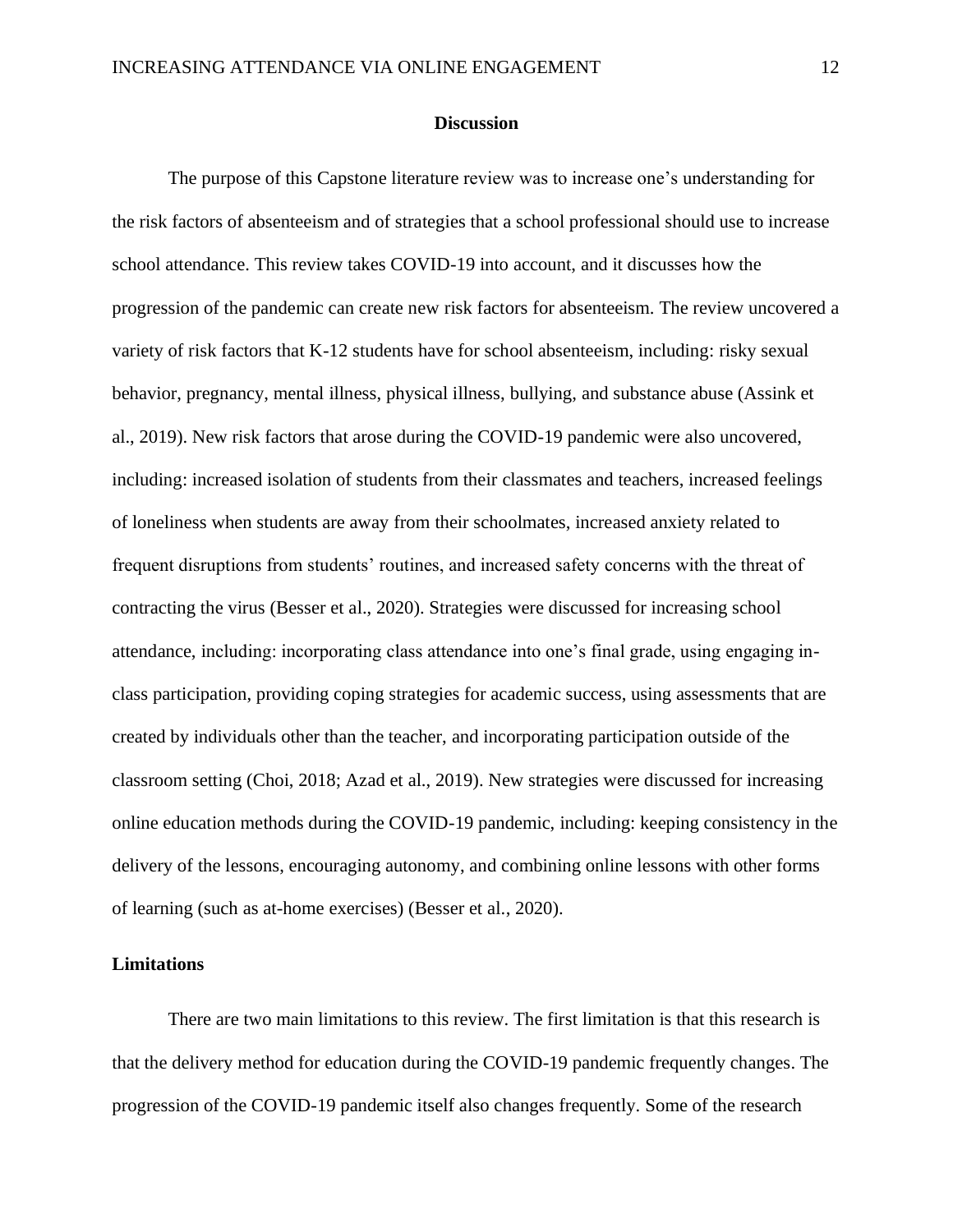studies from the literature review were conducted after the onset of the COVID-19 pandemic, and many of the research studies from the review were conducted before the pandemic. Therefore, it is unknown if the findings from this study will apply to the progression of the COVID-19 pandemic, after the conclusion of this study, or not. It is also unknown if the findings from this study will apply to post-pandemic environments, or not.

The second limitation is that there is not a lot of research available for increasing attendance for online education in K-12 schools. Much of the research that is available was conducted with the college-aged population instead of the K-12 population. Before the COVID-19 pandemic, in-person education was the most common method for K-12 education, and online education was more common in a university setting than in a K-12 setting. Online education requires independent study skills that a college student would be more likely to have than a younger student. Therefore, the studies about online education that were conducted in a college setting may or may not apply to a K-12 setting.

#### **Application to the Field of School Counseling**

A school counselor's role is to assist K-12 students with their academic, socio-emotional, and career needs. A school counselor can use the findings from this study to have a better understanding of the mental health needs of students during the pandemic. According to Besser et al. (2020), students may be suffering from an array of mental health concerns, including isolation, loneliness, and anxiety. School counselors can use this information to stay up to date with interventions that help with these particular issues. A school counselor can also use online engagement strategies from this literature review to better connect with their students. A school counselor can encourage regular online communication with their students, in order to establish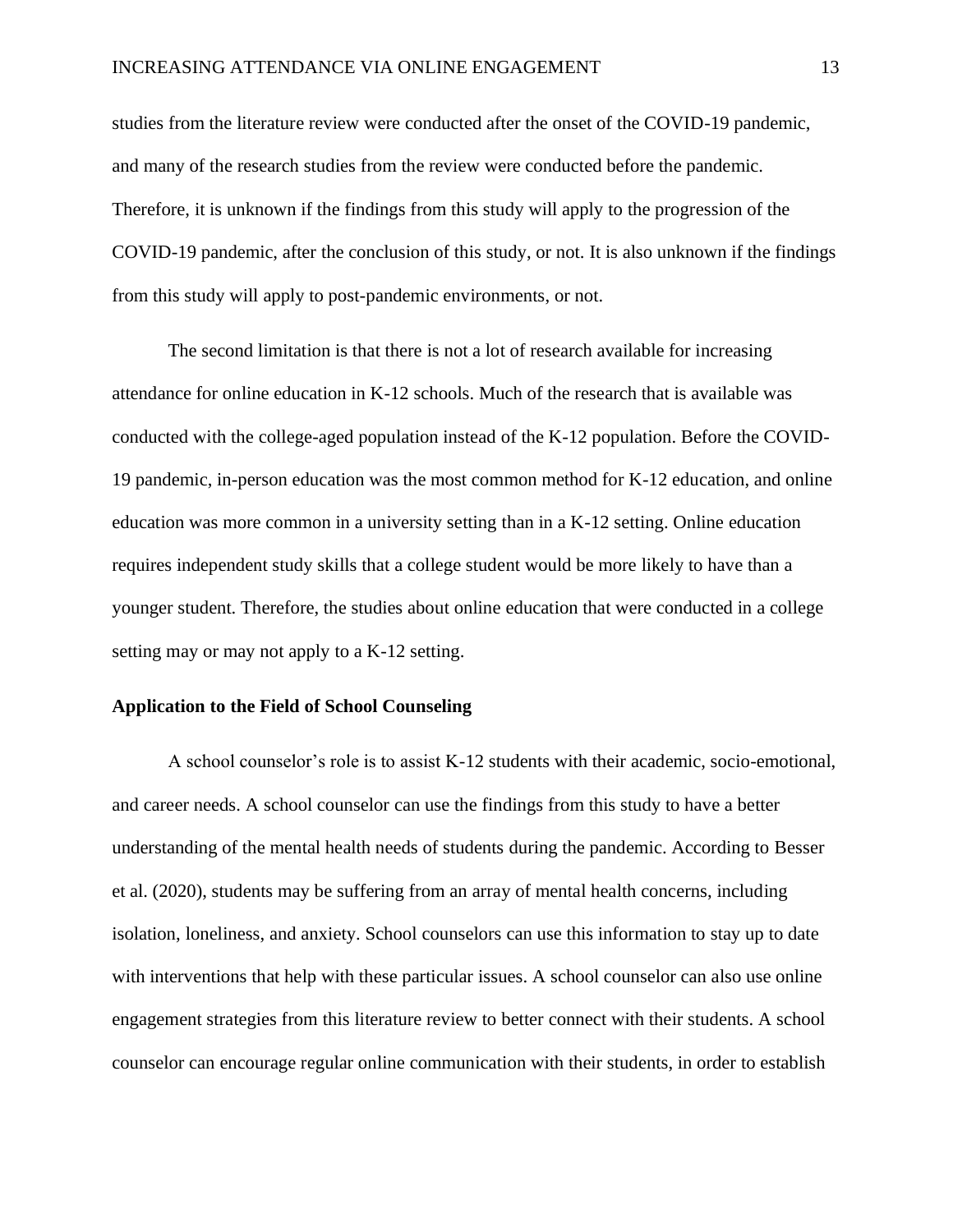consistency during the unpredictable conditions of the pandemic. This also helps decrease a student's feelings of isolation from the school.

Finally, a school counselor can use online engagement strategies from this study to aid a student in their academics, with the new online education formats. A school counselor can use some of these strategies to help encourage a student to invest in their education and to come to school. A school counselor can use tools such as graphic organizers, online games, quantitative reasoning activities, interventions that encourage autonomy, to assist their students in academic areas that they struggle with. A school counselor can also use these tools to connect with their students and keep them engaged during sessions.

#### **Future Research**

In future studies, an experimenter could develop a wide variety of online tools to enforce academic and socio-emotional success for online education. One could develop a new graphic organizer to use with students in an online classroom setting. They could used the graphic organizer for all of the class periods for the same lesson in the same class for the same school. The school counselor could follow up with the students to discuss progress with the graphic organizers and to reinforce when needed. The school counselor could also follow up with the teachers and evaluate attendance records. In addition, the school counselor could follow up with the mental health for students during the pandemic and create school-wide interventions for feelings of loneliness, isolation, and anxiety. Finally, the school counselor could conduct the online education methods from the literature review after the pandemic, to see if the results would still be applicable in that environment.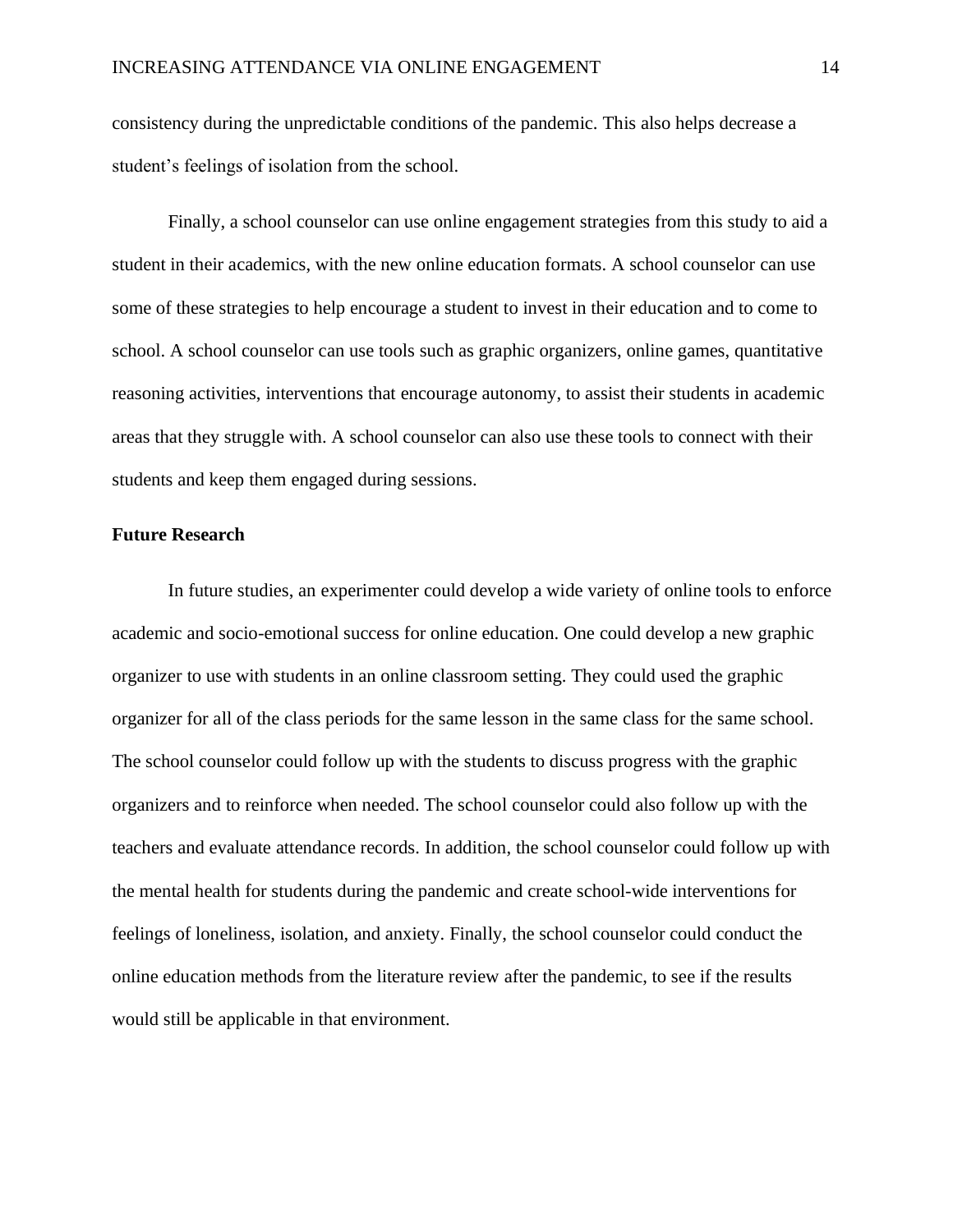#### **References**

- Assink, M., Gubbels, J., & Put, C. E. (2019). Risk factors for school absenteeism and dropout: A meta-analytic review. *Journal of Youth and Adolescence, 48,* 1637-1667. Doi: [http://dx.doi.org.wsuproxy.mnpals.net/10.1007/s10964-019-01072-5](http://dx.doi.org.wsuproxy.mnpals.net/10.1007/s10964-019-01072-5 /) \
- Azad, A., Kim, A. S., Park, L., Popovic, C., & Shakory, S. (2019). Understanding the impact of attendance and participation on academic achievement. *Scholarship of Teaching and Learning in Psychology 1,* 1-13. Doi: [https://doi.org/10.1037/stl0000151](https://doi.apa.org/doi/10.1037/stl0000151)
- Besser, A., Flett, G. L., & Zeigler-Hill, V. (2020). Adaptability to a sudden transition to online learning during the COVID-19 pandemic: Understanding the challenges for students. *Scholarship of Teaching and Learning in Psychology, 1, 1-21. Doi:* <http://dx.doi.org.wsuproxy.mnpals.net/10.1037/stl0000198>
- Bolliger, D. U., & Halupa, C. (2018). Online student perceptions of engagement, transactional distance, and outcomes. *Distance Education, 39(3),* 299-316. Doi: https://doi.org/10.1080/01587919.2018.1476845
- Bolliger, D. U., & Martin, F. (2018). Instructor and student perceptions of online student engagement strategies. *Distance Education, 39(4),* 568-583. Doi: <http://dx.doi.org.wsuproxy.mnpals.net/10.1080/01587919.2018.1520041>
- Boulton, C. A., Hughes, E., Kent, C., Smith, J. R., & Williams, H. T. (2019). Student engagement and wellbeing over time at a higher education institution. Doi: <http://dx.doi.org.wsuproxy.mnpals.net/10.1371/journal.pone.0225770>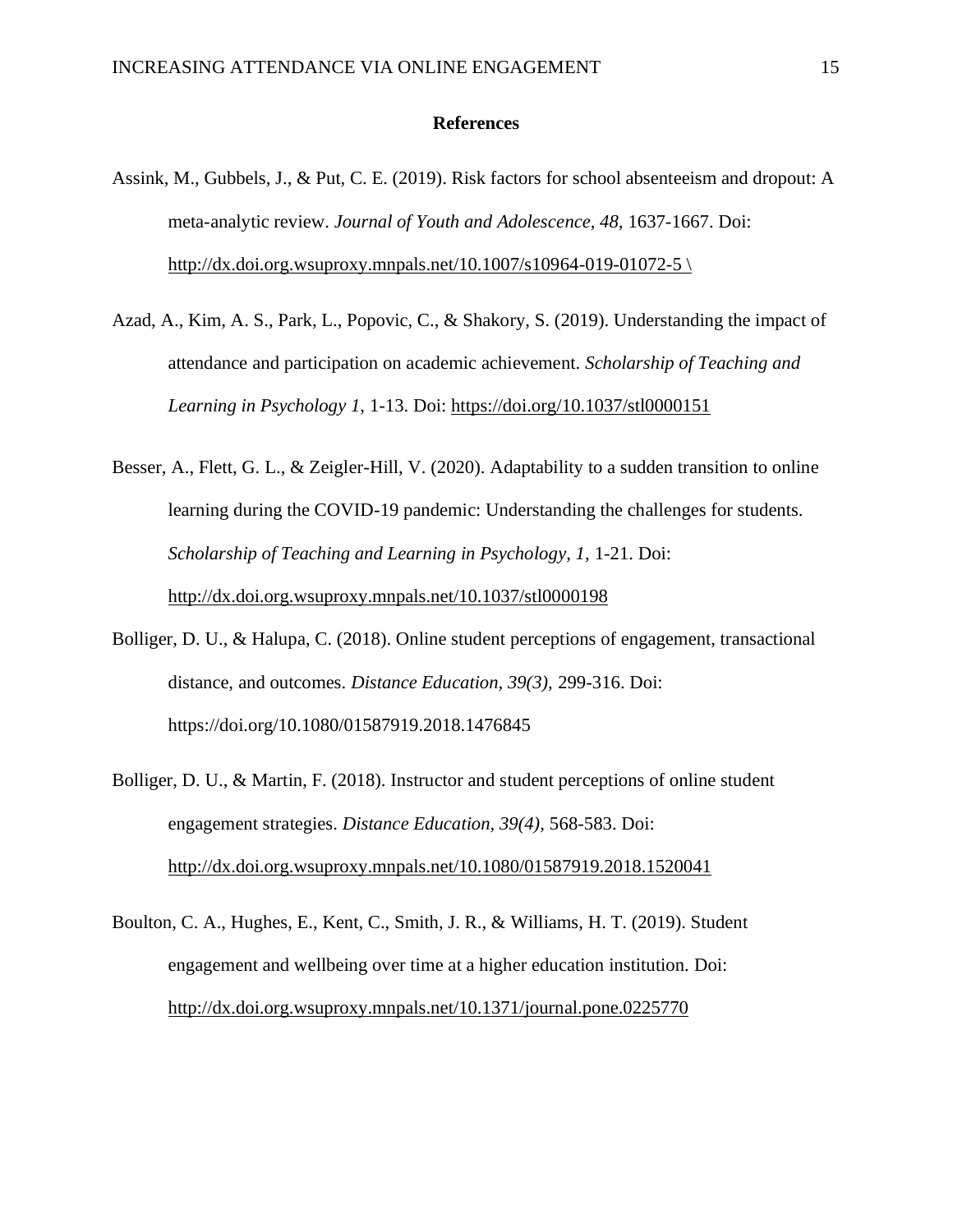- Choi, G. Y. (2018). Learning through digital storytelling: Exploring entertainment techniques in lecture video. *Educational Media International, 55(1),* 49-63. Doi: <https://doi.org/10.1080/09523987.2018.1439710>
- Dahl, A. L., Everhart, R. S., Koinis-Mitchell, D., Leibach, G. G., & Miller, S. (2018). Caregiver asthma in urban families: Implications for school absenteeism. *The Journal of School Nursing, 34(2)*, 108-113. Doi:<https://doi.org/10.1177%2F1059840516689326>
- Deighton, J., dos Santos, J. P. G. A., Lereya, S. T., & Patel, M. (2019). Mental health difficulties, attainment and attendance: A cross-sectional study. *European Child & Adolescent Psychiatry, 28(8),* 1147-1152. Doi:

<http://dx.doi.org.wsuproxy.mnpals.net/10.1007/s00787-018-01273-6>

- Dumford, A. D., & Miller, A. L. (2018). Online learning in higher education: Exploring advantages and disadvantages for engagement. *Journal of Computing in Higher Education, 30(3),* 452-465. Doi: [http://dx.doi.org.wsuproxy.mnpals.net/10.1007/s12528-](http://dx.doi.org.wsuproxy.mnpals.net/10.1007/s12528-018-9179-z) [018-9179-z](http://dx.doi.org.wsuproxy.mnpals.net/10.1007/s12528-018-9179-z)
- Gottfried, M. A., & Kirksey, J. J. (2018). Can having similar classmates from last year link to better school attendance this year? *The Elementary School Journal, 119(2),* 224-243. Doi: <http://dx.doi.org.wsuproxy.mnpals.net/10.1086/700236>
- Lin, T. (2018). Using classroom game play in introductory microeconomics to enhance business student learning and lecture attendance. *Journal of Education for Business, 93(7),* 295- 303. Doi:<https://doi.org/10.1080/08832323.2018.1493423>